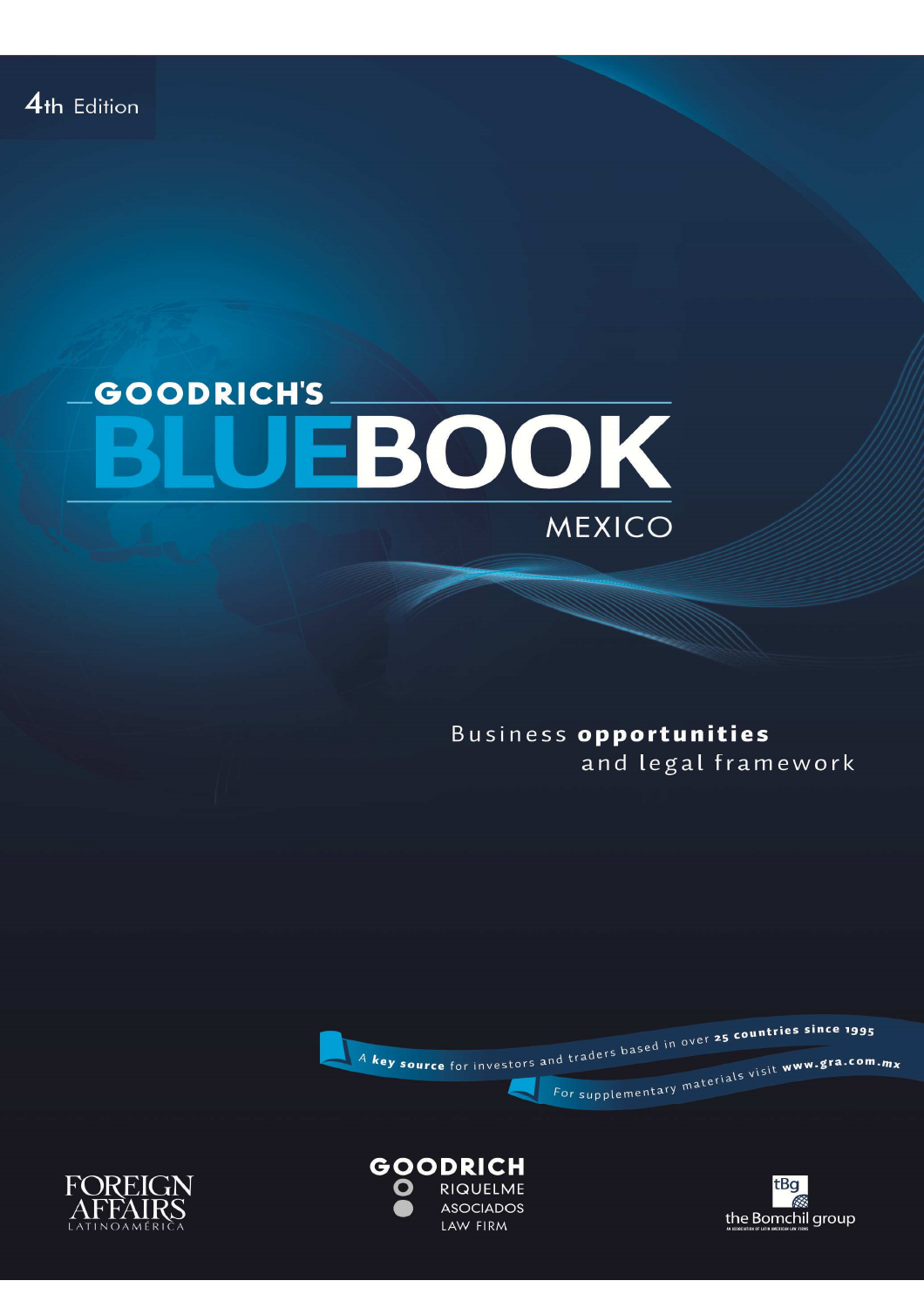

# Introduction Environmental Law Chapter 9

In Mexico, like in other countries, environmental regulations are constantly evolving in response to advances in technology and production which directly or indirectly impact the environment. Today, issues such as climate change, waste, biotechnology, and biodiversity are just some of the issues that environmental regulations govern transversally.

Mexican environmental regulations have been enacted to regulate everyday activities so that they do not compromise the needs of future generations. These laws are intended to regulate the impact that these activities have on the environment, as well as impose liability for those responsible for harming it.

Today, the fight against climate change has become a priority for the Mexican government. Deforestation and the increased use of fossil fuels to generate electricity, and in industry and transport, have contributed to an alarming increase in global warming as a result of greenhouse gas emissions (GHGs).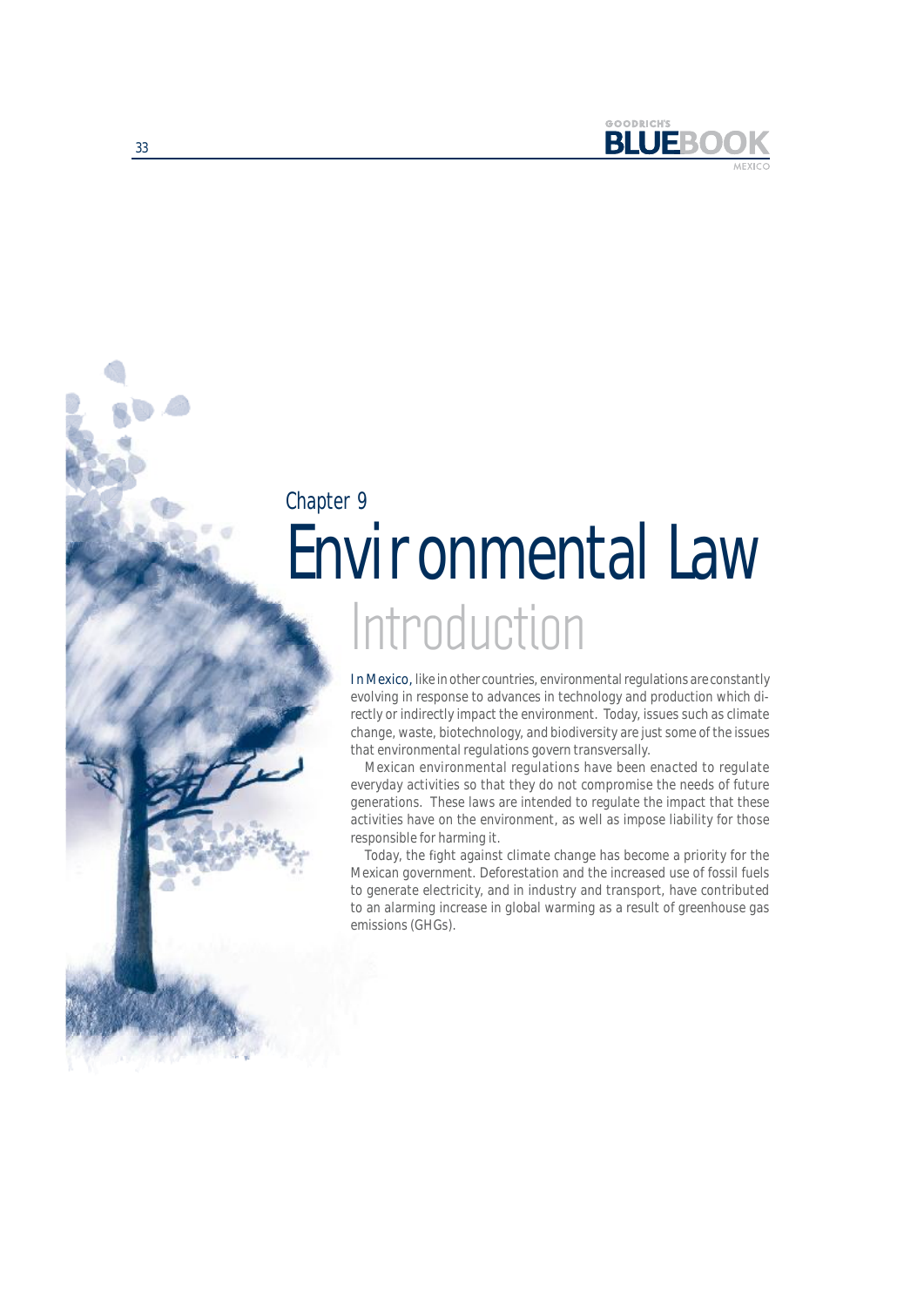## KEY POINTS

- Environmental issues are regulated concurrently on federal, state, and local levels, and in the Federal District. Each level of government issues its own environmental legal standards.
- Some environmental issues such as climate change, wildlife preservation, and water pollution require a multifaceted approach, i.e. they must be analyzed from different points of view by businesses (corporate, tax, administrative, etc).
- There are three types of liability for environmental issues: administrative, civil, or criminal, as applicable.
- Reducing electricity consumption, using renewable energy, and switching to clean fuels are just a few ways to reduce greenhouse gas emissions.
- There are international, regional, and national mechanisms for reducing or capturing greenhouse gas emissions through, for example, cap and trade programs.



Federal Maritime-Terrestrial Zone

This graphic is an example of how an industry can impact the environment through the emission of air pollutants, wastewater discharge, soil contamination because of hazardous waste or materials, and in some cases, the exploitation or use of Federal Maritime-Terrestrial Zone ("Zofemat") without government authorization or concession. The Federal Maritime-Terrestrial Zone is an area that extends to 20 meters from the mainland, surrounding the coastline, which includes beaches, coastal lagoons, and estuaries.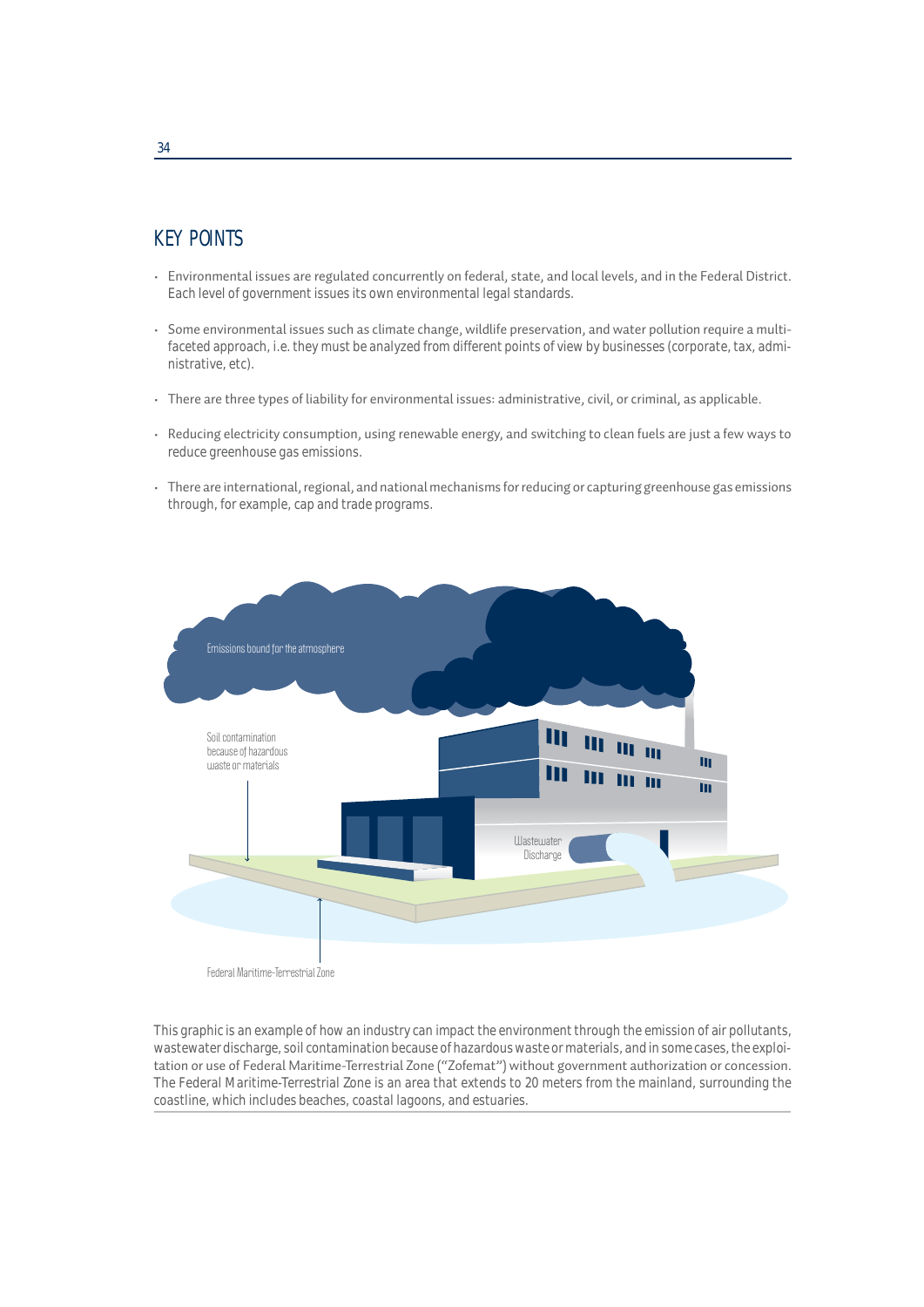

### QUESTIONS AND ANSWERS

1. Must one obtain authorization before beginning any work or activity that may impact the environment?

Depending upon the type of work or activity planned, one may be required to obtain approval from either federal or state authorities, as appropriate. It is also important to consider whether the planned activity is going to be carried out on land which has land-use restrictions or is located in a protected natural area. Additionally, state and local licenses and permits must be obtained for projects involving environmental matters.

2. In the event that one intends to acquire property where activities involving hazardous waste or materials were carried out, is there a risk for the buyer or lessee of that property?

Yes, there is a risk. When the buyer or lessee acquires possession or ownership of a contaminated site they assume joint and several liability for remedying the contamination on site, in addition to other potential penalties. The purchaser of the contaminated site may have recourse to legal action against the polluter and seek a damages award. It is essential to ensure that the site being considered for purchase or lease is free from environmental liabilities. Moreover, it is prudent to include environmental clauses in contracts for lease or sale which establish responsibility or liability in case of contamination.

#### 3. Is there a risk of losing a water concession awarded by the National Water Commission if it the concession is not exploited, utilized, or exploited in full?

National Water Commission regulations establish that if there is no exploitation of a water concession within a period of two consecutive years, the concession holder will lose the non-exploited volume of water because of an effective declaration of revocation. In the case of the water concession going unexploited for a technical, economic, or natural reason, the concession holder should inform the authorities as soon as possible in order to avoid a revocation of all or part of a concession.

#### 4. What are the risks of developing a project in the Federal Maritime-Terrestrial Zone without authorization or in excess of the permitted limits?

Any work taking place in the Federal Maritime-Terrestrial Zone requires a concession which establishes the terms and conditions under which the work must take place. If an individual carries out a project in this zone without authorization, that individual may be subject to fines, and the project may be suspended and even demolished. In the event that a project causes environmental damage those responsible (i.e. directors, legal representatives) face liability for damages.